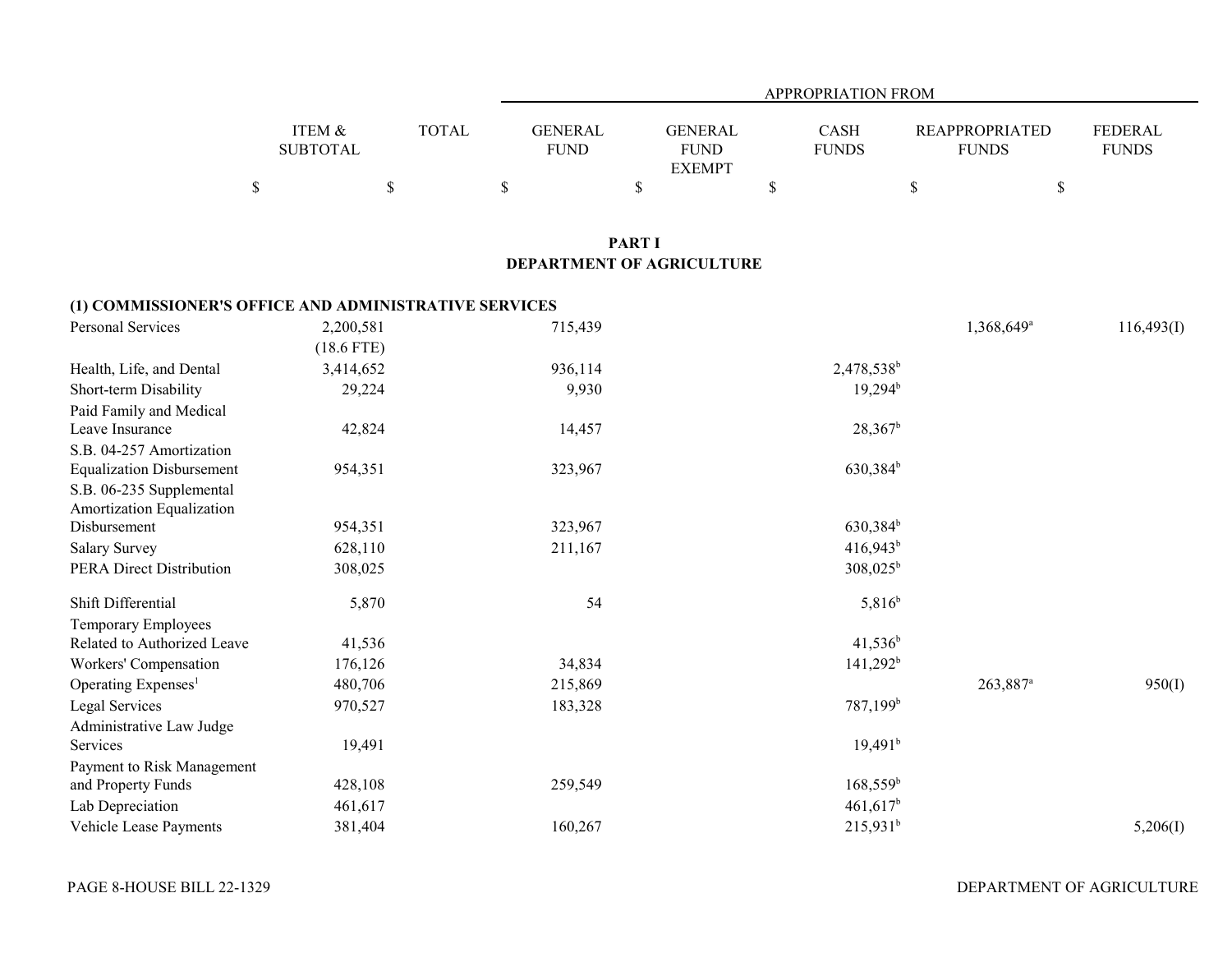|                                                    |                           |              |                                     |    |                                                | APPROPRIATION FROM   |      |                                       |                                |
|----------------------------------------------------|---------------------------|--------------|-------------------------------------|----|------------------------------------------------|----------------------|------|---------------------------------------|--------------------------------|
|                                                    | ITEM &<br><b>SUBTOTAL</b> | <b>TOTAL</b> | <b>GENERAL</b><br><b>FUND</b>       |    | <b>GENERAL</b><br><b>FUND</b><br><b>EXEMPT</b> | CASH<br><b>FUNDS</b> |      | <b>REAPPROPRIATED</b><br><b>FUNDS</b> | <b>FEDERAL</b><br><b>FUNDS</b> |
|                                                    | \$<br>\$                  |              | \$                                  | \$ |                                                | \$                   | $\$$ |                                       | \$                             |
| <b>Information Technology</b><br>Asset Maintenance | 42,041                    |              | 42,041                              |    |                                                |                      |      |                                       |                                |
| Leased Space                                       | 19,301                    |              |                                     |    |                                                | $19,301^b$           |      |                                       |                                |
| Office Consolidation COP                           | 529,063                   |              | $529,063^b$                         |    |                                                |                      |      |                                       |                                |
| Payments to OIT                                    | 3,094,477                 |              | 1,089,194 <sup>b</sup><br>2,005,283 |    |                                                |                      |      |                                       |                                |
| <b>CORE Operations</b>                             | 156,241                   |              | 21,310                              |    |                                                | $117,971^b$          |      | $16,960^{\circ}$                      |                                |
| Utilities                                          | 240,000                   |              | 50,000                              |    |                                                |                      |      | $190,000^a$                           |                                |
| Agriculture Management                             |                           |              |                                     |    |                                                |                      |      |                                       |                                |
| Fund                                               | 2,048,914                 |              |                                     |    |                                                | $2,048,914^{\circ}$  |      |                                       |                                |
|                                                    |                           |              |                                     |    |                                                | $(2.0$ FTE)          |      |                                       |                                |
| <b>Indirect Cost Assessment</b>                    | 183,023                   |              |                                     |    |                                                | $183,023^{\circ}$    |      |                                       |                                |
|                                                    |                           | 17,810,563   |                                     |    |                                                |                      |      |                                       |                                |

<sup>a</sup> These amounts shall be from departmental indirect cost recoveries or the Indirect Costs Excess Recovery Fund created in Section 24-75-1401 (2), C.R.S.

<sup>b</sup> Of these amounts, an estimated \$1,427,569 shall be from the Brand Inspection Fund created in Section 35-41-102 (1), C.R.S., an estimated \$833,200 shall be from the Plant Health, Pest Control, and Environmental Protection Cash Fund created in Section 35-1-106.3 (1), C.R.S., an estimated \$759,656 shall be from the Agricultural Products Inspection Cash Fund created in Section 35-23-114 (3)(a), C.R.S., an estimated \$571,972 shall be from the Colorado State Fair Authority Cash Fund created in Section 35-65-107 (1), C.R.S., an estimated \$484,710 shall be from the Inspection and Consumer Services Cash Fund created in Section 35-1-106.5 (1), C.R.S., an estimated \$437,029 shall be from the Agriculture Management Fund created in Section 35-1-106.9, C.R.S., an estimated \$375,276 shall be from the Marijuana Tax Cash Fund created in Section 39-28.8-501 (1), C.R.S., an estimated \$248,280 shall be from the Marijuana Cash Fund created in Section 44-10-801, C.R.S., an estimated \$61,663 shall be from the Pet Animal Care and Facility Fund created in Section 35-80-116, C.R.S., an estimated \$12,242(I) shall be from the Agriculture Value-added Cash Fund created in Section 35-75-205 (1), C.R.S., which amount is included for informational purposes only, an estimated \$6,708 shall be from the Alternative Livestock Farm Cash Fund created in Section 35-41.5-116, C.R.S., an estimated \$6,704(I) shall be from the Colorado Wine Industry Development Fund created in Section 35-29.5-105 (1), C.R.S., which amount is included for informational purposes only, an estimated \$1,438 shall be from the Aquaculture Cash Fund created in Section 35-24.5-111, C.R.S., and an estimated \$2,882,458 shall be from various sources of cash funds.

c This amount shall be from the Agriculture Management Fund created in Section 35-1-106.9, C.R.S.

## **(2) AGRICULTURAL SERVICES**

| Animal Industry Division <sup>1a</sup> | 2,573,023    | ,990,606 | $405,157$ <sup>a</sup> | 177,260(I) |
|----------------------------------------|--------------|----------|------------------------|------------|
|                                        | $(19.3$ FTE) |          |                        |            |
| Plant Industry Division                | 6,774,293    | 530,328  | 5,442,109 <sup>b</sup> | 801,856(I) |
|                                        | $(58.2$ FTE) |          |                        |            |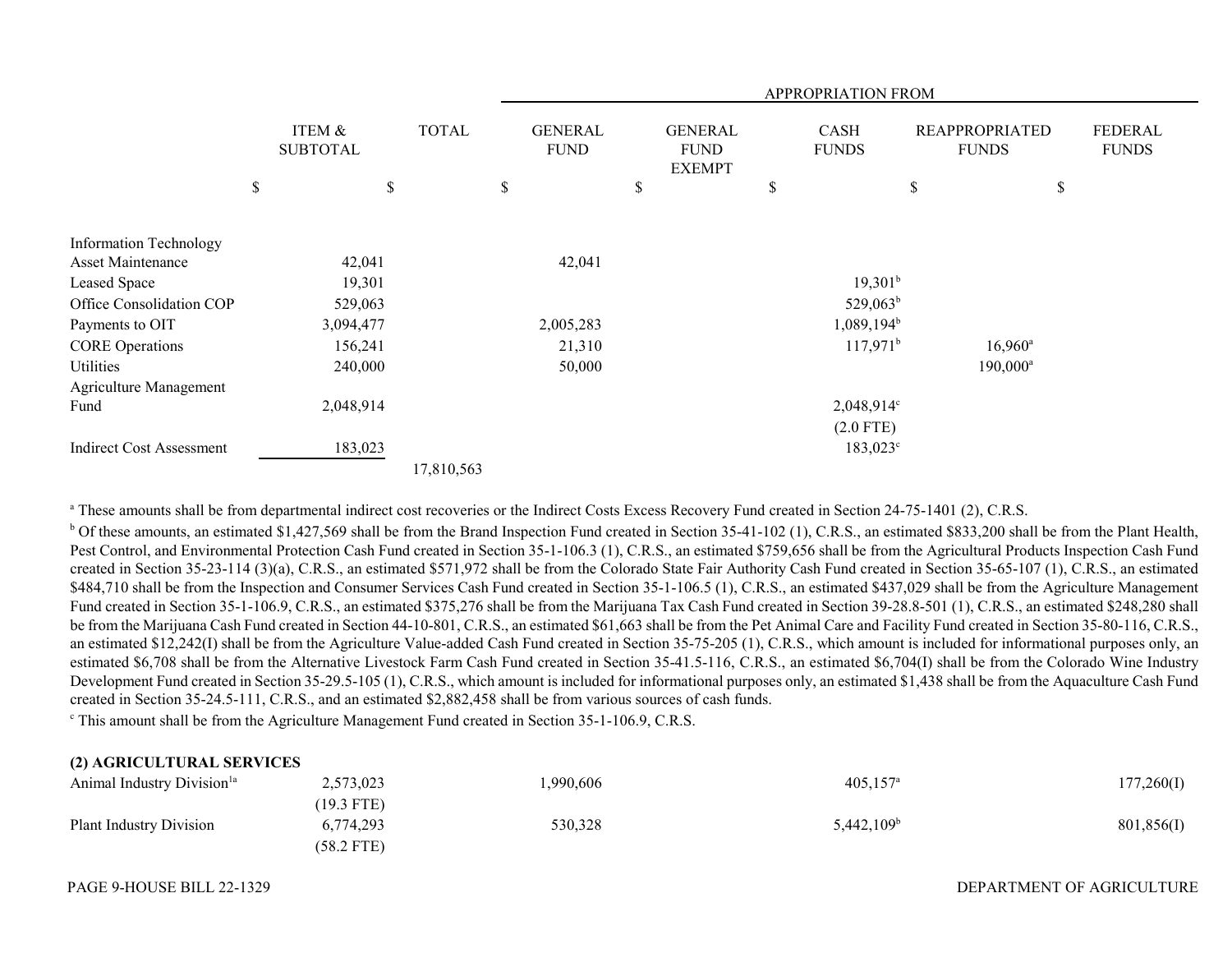|                                    |                           |              | APPROPRIATION FROM            |                                                |                             |                                       |                                |  |
|------------------------------------|---------------------------|--------------|-------------------------------|------------------------------------------------|-----------------------------|---------------------------------------|--------------------------------|--|
|                                    | ITEM &<br><b>SUBTOTAL</b> | <b>TOTAL</b> | <b>GENERAL</b><br><b>FUND</b> | <b>GENERAL</b><br><b>FUND</b><br><b>EXEMPT</b> | <b>CASH</b><br><b>FUNDS</b> | <b>REAPPROPRIATED</b><br><b>FUNDS</b> | <b>FEDERAL</b><br><b>FUNDS</b> |  |
| \$                                 | $\mathbb S$               |              | \$                            | \$                                             | \$                          | \$                                    | \$                             |  |
| Inspection and Consumer            |                           |              |                               |                                                |                             |                                       |                                |  |
| Services Division                  | 5,252,622                 |              | 1,388,773                     |                                                | $3,464,006^{\circ}$         | $84,000$ <sup>d</sup>                 | 315,843(I)                     |  |
|                                    | $(56.2$ FTE)              |              |                               |                                                |                             |                                       |                                |  |
| Conservation Services <sup>2</sup> |                           |              |                               |                                                |                             |                                       |                                |  |
| Division                           | 4,722,381                 |              | 928,519                       |                                                | 2,267,558 <sup>e</sup>      | $700,000$ <sup>f</sup>                | 826,304(I)                     |  |
|                                    | $(19.6$ FTE)              |              |                               |                                                |                             |                                       |                                |  |
| Appropriation to the Noxious       |                           |              |                               |                                                |                             |                                       |                                |  |
| Weed Management Fund               | 700,000                   |              | 700,000                       |                                                |                             |                                       |                                |  |
| Lease Purchase Lab                 |                           |              |                               |                                                |                             |                                       |                                |  |
| Equipment                          | 99,360                    |              |                               |                                                | 99,360 <sup>g</sup>         |                                       |                                |  |
| <b>Indirect Cost Assessment</b>    | 1,472,145                 |              |                               |                                                | 1,218,607 <sup>g</sup>      |                                       | 253,538(I)                     |  |
|                                    |                           | 21,593,824   |                               |                                                |                             |                                       |                                |  |

<sup>a</sup> Of this amount, an estimated \$334,550 (I) shall be from the Veterinary Vaccine and Service Fund created in Section 35-50-106 (1), C.R.S., which amount is included for informational purposes only, an estimated \$10,000 shall be from the Animal Protection Fund created in Section 35-42-113 (1), C.R.S., an estimated \$5,000 shall be from the Aquaculture Cash Fund created in Section 35-24.5-111, C.R.S., an estimated \$5,000(I) shall be from the Diseased Livestock Indemnity Fund created in Section 35-50-114 (3), C.R.S., which amount is included for informational purposes only, an estimated \$5,000(I) shall be from the Cervidae Disease Revolving Fund created in Section 35-50-115 (1)(a), C.R.S., which amount is included for informational purposes only, and an estimated \$45,607 shall be from various sources of cash funds.

b Of this amount, an estimated \$3,018,224 shall be from the Plant Health, Pest Control, and Environmental Protection Cash Fund created in Section 35-1-106.3 (1), C.R.S., \$1,053,411 shall be from the Marijuana Tax Cash Fund created in Section 39-28.8-501 (1), C.R.S., an estimated \$1,035,220 shall be from the Industrial Hemp Registration Program Cash Fund created in Section 35-61-106 (1), C.R.S., an estimated \$16,124 shall be from the Emergency Invasive Pest Control Fund created in Section 35-1-106.4 (1), C.R.S., an estimated \$5,000 shall be from the Industrial Hemp Research Grant Cash Fund created in Section 35-61-104.5 (2), C.R.S., an estimated \$5,000 shall be from the Seed Potato Cash Fund created in Section 35-27.3-111, C.R.S., and an estimated \$309,130 shall be from various sources of cash funds.

c Of this amount, an estimated \$2,212,970 shall be from the Inspection and Consumer Services Cash Fund created in Section 35-1-106.5 (1), C.R.S., an estimated \$725,427 shall be from the Pet Animal Care and Facility Fund created in Section 35-80-116, C.R.S., an estimated \$170,000 shall be from the Plant Health, Pest Control, and Environmental Protection Cash Fund created in Section 35-1-106.3 (1), C.R.S., \$166,192 shall be from the Marijuana Tax Cash Fund created in Section 39-28.8-501 (1), C.R.S., and an estimated \$189,417 shall be from various sources of cash funds.

<sup>d</sup> This amount shall be from the Department of Public Health and Environment from the Clean Water Program Costs line item appropriation in the Clean Water Program subdivision in the Water Quality Control Division.

e Of this amount, an estimated \$1,620,302 shall be from the Plant Health, Pest Control, and Environmental Protection Cash Fund created in Section 35-1-106.3 (1), C.R.S., an estimated \$500,000(I) shall be from the Agriculture Value-added Cash Fund created in Section 35-75-205 (1), C.R.S., which amount is included for informational purposes only, an estimated \$15,000 shall be from the Noxious Weed Management Fund created in Section 35-5.5-116 (1), C.R.S., and an estimated \$132,256 from various sources of cash funds.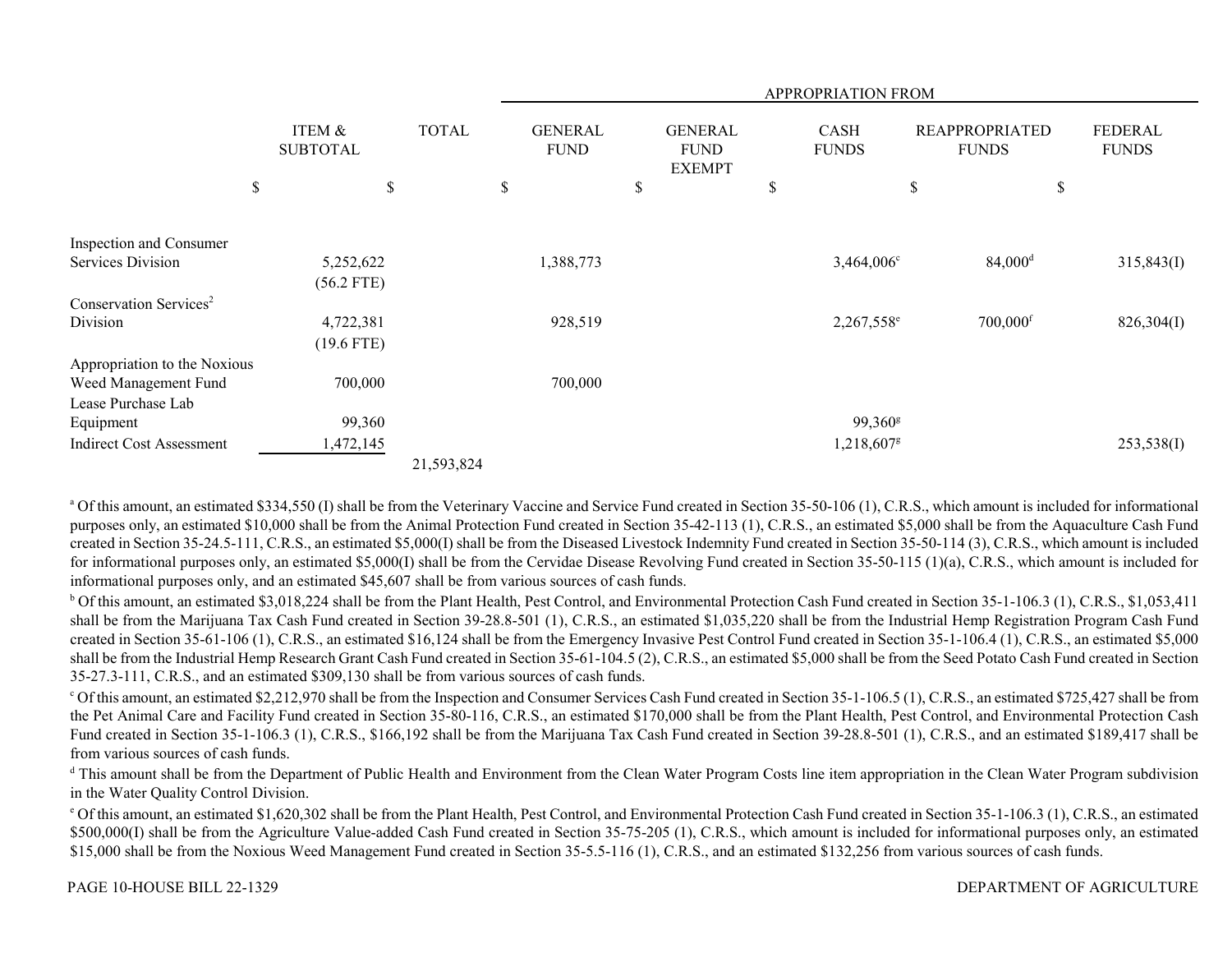|                   |              |             | <b>APPROPRIATION FROM</b> |              |                       |              |  |  |  |  |  |
|-------------------|--------------|-------------|---------------------------|--------------|-----------------------|--------------|--|--|--|--|--|
|                   |              |             |                           |              |                       |              |  |  |  |  |  |
| <b>ITEM &amp;</b> | <b>TOTAL</b> | GENERAL     | <b>GENERAL</b>            | <b>CASH</b>  | <b>REAPPROPRIATED</b> | FEDERAL      |  |  |  |  |  |
| <b>SUBTOTAL</b>   |              | <b>FUND</b> | <b>FUND</b>               | <b>FUNDS</b> | <b>FUNDS</b>          | <b>FUNDS</b> |  |  |  |  |  |
|                   |              |             | <b>EXEMPT</b>             |              |                       |              |  |  |  |  |  |
| ጦ                 |              |             |                           |              |                       |              |  |  |  |  |  |

 $f$  This amount shall be transferred from the appropriation to the Noxious Weed Management Fund line item within this section. This amount shall be from the Noxious Weed Management Fund created in Section 35-5.5-116 (1), C.R.S.

<sup>g</sup> Of these amounts, an estimated \$408,702 shall be from the Plant Health, Pest Control, and Environmental Protection Cash Fund created in Section 35-1-106.3 (1), C.R.S., an estimated \$389,166 be from the Inspection and Consumer Services Cash Fund created in Section 35-1-106.5 (1), C.R.S., \$198,010 shall be from the Marijuana Tax Cash Fund created in Section 39-28.8-501 (1), C.R.S., an estimated \$68,927 shall be from the Pet Animal Care and Facility Fund created in Section 35-80-116, C.R.S.,an estimated \$45,438 shall be from the Industrial Hemp Registration Program Cash Fund created in Section 35-61-106 (1), C.R.S., an estimated \$31,331(I) shall be from the Veterinary Vaccine and Service Fund created in Section 35-50- 106 (1), C.R.S., an estimated \$7,363 shall be from the Industrial Hemp Research Grant Cash Fund created in Section 35-61-104.5 (2), C.R.S., which amount is included for informational purposes only, and an estimated \$169,030 from various sources of cash funds.

| (3) AGRICULTURAL MARKETS DIVISION  |           |             |                       |            |
|------------------------------------|-----------|-------------|-----------------------|------------|
| (A) Agricultural Markets           |           |             |                       |            |
| Program Costs                      | 1,813,880 | 854,559     | $31,091$ <sup>a</sup> | 928,230(I) |
|                                    |           | $(5.4$ FTE) |                       |            |
| Wine Promotion Board               | 574,246   |             | $574,246(I)^{b}$      |            |
|                                    |           |             | $(1.5$ FTE)           |            |
| Agriculture Workforce              |           |             |                       |            |
| Development Program <sup>3,4</sup> | 289,108   | 139,108     | $150,000^{\circ}$     |            |
|                                    |           | $(0.3$ FTE) |                       |            |
| Indirect Cost Assessment           | 39,533    |             | $25,064(I)^{b}$       | 14,469(I)  |
|                                    | 2,716,767 |             |                       |            |
|                                    |           |             |                       |            |

<sup>a</sup> This amount shall be from various sources of cash funds within the Department.

<sup>b</sup> These amounts shall be from the Colorado Wine Industry Development Fund created in Section 35-29.5-105 (1), C.R.S., which amount is included for informational purposes as the fund is continuously appropriated pursuant to Section 35-29.5-105 (1), C.R.S.

c This amount shall be from the Agriculture Management Fund created in Section 35-1-106.9, C.R.S.

| (B) Agricultural Products Inspection |           |         |               |  |  |  |  |  |
|--------------------------------------|-----------|---------|---------------|--|--|--|--|--|
| Program Costs                        | 2,491,819 | 190.000 | $2,301,819^a$ |  |  |  |  |  |
|                                      |           |         | $(34.5$ FTE)  |  |  |  |  |  |

## PAGE 11-HOUSE BILL 22-1329

## DEPARTMENT OF AGRICULTURE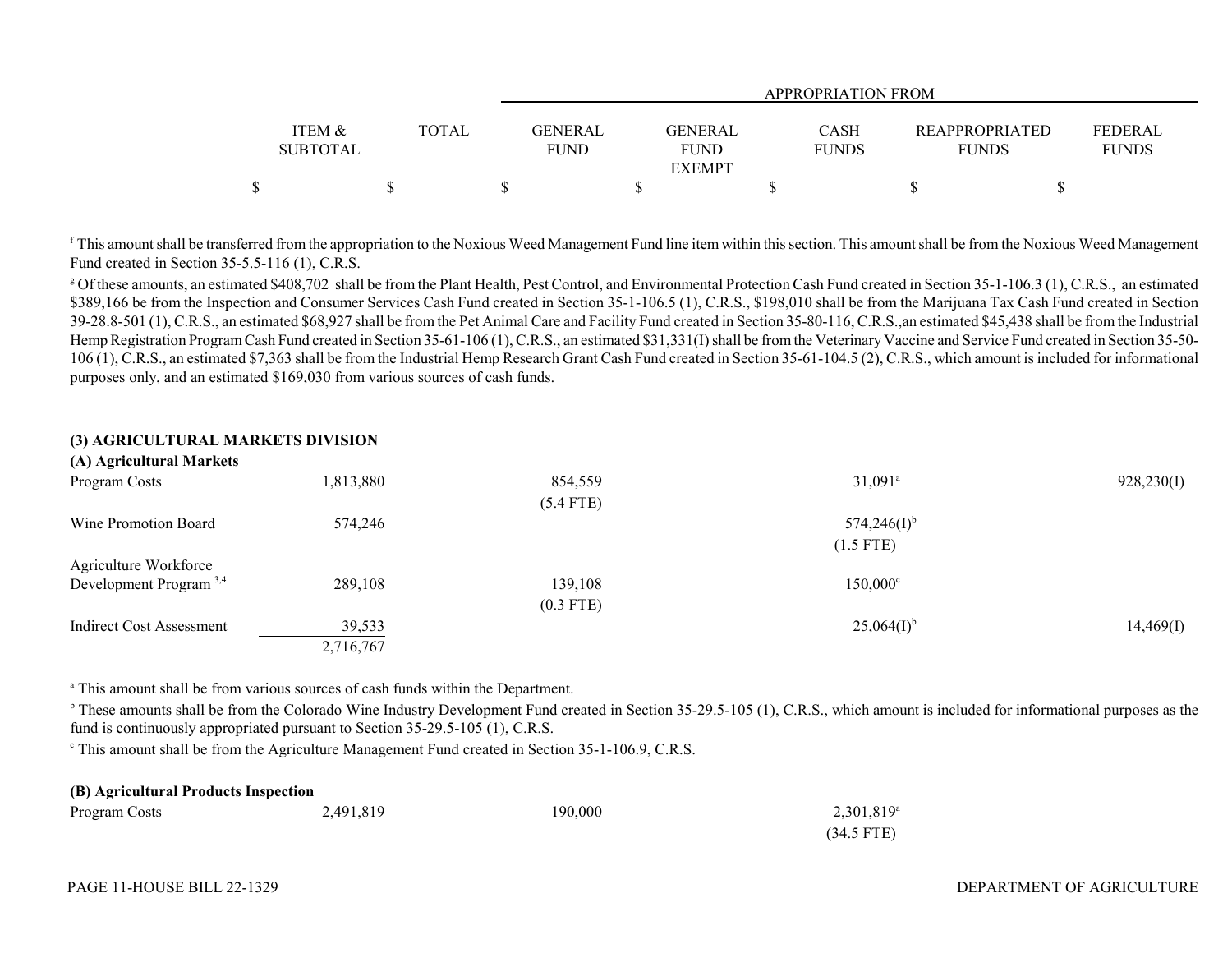|                                                                                                                                     |      |                           |              | <b>APPROPRIATION FROM</b>     |                                                |                                          |    |                                       |                                |  |  |
|-------------------------------------------------------------------------------------------------------------------------------------|------|---------------------------|--------------|-------------------------------|------------------------------------------------|------------------------------------------|----|---------------------------------------|--------------------------------|--|--|
|                                                                                                                                     |      | ITEM &<br><b>SUBTOTAL</b> | <b>TOTAL</b> | <b>GENERAL</b><br><b>FUND</b> | <b>GENERAL</b><br><b>FUND</b><br><b>EXEMPT</b> | CASH<br><b>FUNDS</b>                     |    | <b>REAPPROPRIATED</b><br><b>FUNDS</b> | <b>FEDERAL</b><br><b>FUNDS</b> |  |  |
|                                                                                                                                     | $\$$ | \$                        |              | \$                            | \$                                             | \$                                       | \$ | \$                                    |                                |  |  |
| <b>Indirect Cost Assessment</b>                                                                                                     |      | 140,397<br>2,632,216      |              |                               |                                                | $140,397$ <sup>a</sup>                   |    |                                       |                                |  |  |
| <sup>a</sup> These amounts shall be from the Agricultural Products Inspection Cash Fund created in Section 35-23-114 (3)(a), C.R.S. |      |                           |              |                               |                                                |                                          |    |                                       |                                |  |  |
|                                                                                                                                     |      |                           | 5,348,983    |                               |                                                |                                          |    |                                       |                                |  |  |
| (4) BRAND BOARD                                                                                                                     |      |                           |              |                               |                                                |                                          |    |                                       |                                |  |  |
| <b>Brand Inspection</b>                                                                                                             |      | 4,667,191                 |              |                               |                                                | $4,667,191$ <sup>a</sup><br>$(59.0$ FTE) |    |                                       |                                |  |  |
| Alternative Livestock                                                                                                               |      | 15,000                    |              |                               |                                                | 15,000 <sup>b</sup>                      |    |                                       |                                |  |  |

Indirect Cost Assessment 251,927 251,927 251,927 251,927 251,927 251,927 251,927 251,927 251,927 251,927 251,927 251,927 251,927 251,927 251,927 251,927 251,927 251,927 251,927 251,927 251,927 251,927 251,927 251,927 251, 4,974,118

Brand Estray Fund  $40,000$  40000 40000 40000 40000 40000 40000 40000 40000 40000 4000 4000 4000 4000 4000 4000 4000 4000 4000 4000 4000 4000 4000 4000 400 400 400 400 400 400 400 400 400 400 400 400 400 400 400 400 400 400

<sup>a</sup> This amount shall be from the Brand Inspection Fund created in Section 35-41-102 (1), C.R.S.

<sup>b</sup> This amount shall be from the Alternative Livestock Farm Cash Fund created in Section 35-41.5-116, C.R.S.

<sup>c</sup> This amount shall be from the Estray Fund created in Section 35-41-102 (1), C.R.S., and is included for informational purposes as the fund is continuously appropriated pursuant to Section 35-41-102 (1), C.R.S.

<sup>d</sup> Of this amount, an estimated \$243,858 shall be from the Brand Inspection Fund created in Section 35-41-102 (1), C.R.S., an estimated \$4,304 shall be from the Alternative Livestock Farm Cash Fund created in Section 35-41.5-116, C.R.S., and an estimated \$3,765(I) shall be from the Estray Fund created in Section 35-41-102 (1), C.R.S., which amount is included for informational purposes only as the fund is continuously appropriated pursuant Section 35-41-102 (1), C.R.S.

## **(5) COLORADO STATE FAIR**

| Program Costs                | 9.726.971 | 450,000 | $9.276.971$ <sup>a</sup> |
|------------------------------|-----------|---------|--------------------------|
|                              |           |         | $(26.9$ FTE)             |
| FFA and 4H Funding           | 550,000   | 250,000 | $300,000^{\circ}$        |
| <b>State Fair Facilities</b> |           |         |                          |
| Maintenance                  | 429,492   | 300,000 | $129.492^{\text{a}}$     |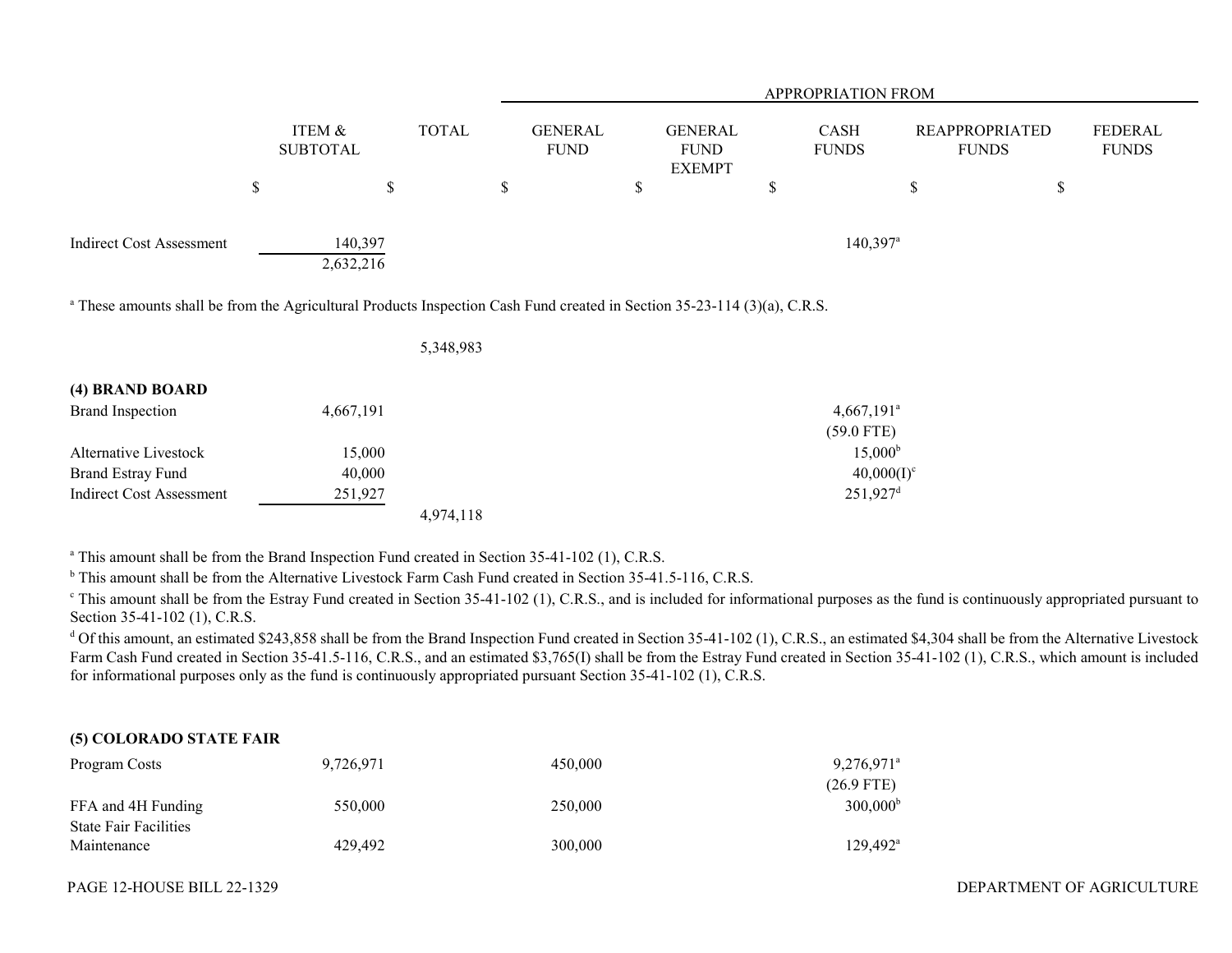|                                                                                                                                                                                                                                       |                           |              |                               |                                                | APPROPRIATION FROM   |                                       |             |                         |
|---------------------------------------------------------------------------------------------------------------------------------------------------------------------------------------------------------------------------------------|---------------------------|--------------|-------------------------------|------------------------------------------------|----------------------|---------------------------------------|-------------|-------------------------|
|                                                                                                                                                                                                                                       | ITEM &<br><b>SUBTOTAL</b> | <b>TOTAL</b> | <b>GENERAL</b><br><b>FUND</b> | <b>GENERAL</b><br><b>FUND</b><br><b>EXEMPT</b> | CASH<br><b>FUNDS</b> | <b>REAPPROPRIATED</b><br><b>FUNDS</b> |             | FEDERAL<br><b>FUNDS</b> |
|                                                                                                                                                                                                                                       | \$                        | \$           | \$<br>\$                      |                                                | \$                   | \$                                    | $\mathbb S$ |                         |
| <b>Indirect Cost Assessment</b>                                                                                                                                                                                                       | 146,572                   | 10,853,035   |                               |                                                | $146,572^{\circ}$    |                                       |             |                         |
| <sup>a</sup> These amounts shall be from the Colorado State Fair Authority Cash Fund created in Section 35-65-107 (1), C.R.S.<br>$b$ This amount shall be from the Marijuana Tax Cash Fund created in Section 39-28.8-501 (1), C.R.S. |                           |              |                               |                                                |                      |                                       |             |                         |
| <b>(6) CONSERVATION BOARD</b>                                                                                                                                                                                                         |                           |              |                               |                                                |                      |                                       |             |                         |
| Program Costs                                                                                                                                                                                                                         | 511,502                   |              | 511,502<br>$(5.2$ FTE)        |                                                |                      |                                       |             |                         |
| Distributions to Soil                                                                                                                                                                                                                 |                           |              |                               |                                                |                      |                                       |             |                         |
| <b>Conservation Districts</b>                                                                                                                                                                                                         | 483,767                   |              | 483,767                       |                                                |                      |                                       |             |                         |
| Matching Grants to Districts                                                                                                                                                                                                          | 675,000                   |              | 225,000                       |                                                | $450,000^{\circ}$    |                                       |             |                         |
| <b>Salinity Control Grants</b>                                                                                                                                                                                                        | 506,781                   |              |                               |                                                |                      |                                       |             | 506,781(I)              |
| Appropriation to the                                                                                                                                                                                                                  |                           |              |                               |                                                |                      |                                       |             |                         |
| <b>Conservation District Grant</b>                                                                                                                                                                                                    |                           |              |                               |                                                |                      |                                       |             |                         |
| Fund                                                                                                                                                                                                                                  | 450,000                   |              |                               |                                                | $450,000^{\rm b}$    |                                       |             |                         |
|                                                                                                                                                                                                                                       |                           | 2,627,050    |                               |                                                |                      |                                       |             |                         |

<sup>a</sup> Of this amount, an estimated \$350,000(I) shall be from the Conservation District Grant Fund created in Section 35-1-106.7 (1), C.R.S., which amount is included for informational purposes only, and an estimated \$100,000 shall be from the Agriculture Management Fund created in Section 35-1-106.9, C.R.S.  $\overrightarrow{b}$  This amount shall be from the Severance Tax Operational Fund created in Section 39-29-109 (2)(b), C.R.S.

| <b>TOTALS PART I</b> |              |                            |                            |           |                     |
|----------------------|--------------|----------------------------|----------------------------|-----------|---------------------|
| (AGRICULTURE)        | \$63,207,573 | ,449,738<br>I 17<br>$\sim$ | $$42.187.409$ <sup>a</sup> | . 623.496 | $8.946.930^{\circ}$ |

<sup>a</sup> Of this amount,  $$1,875,660$  contains an (I) notation.

 $<sup>b</sup>$  This amount contains an (I) notation.</sup>